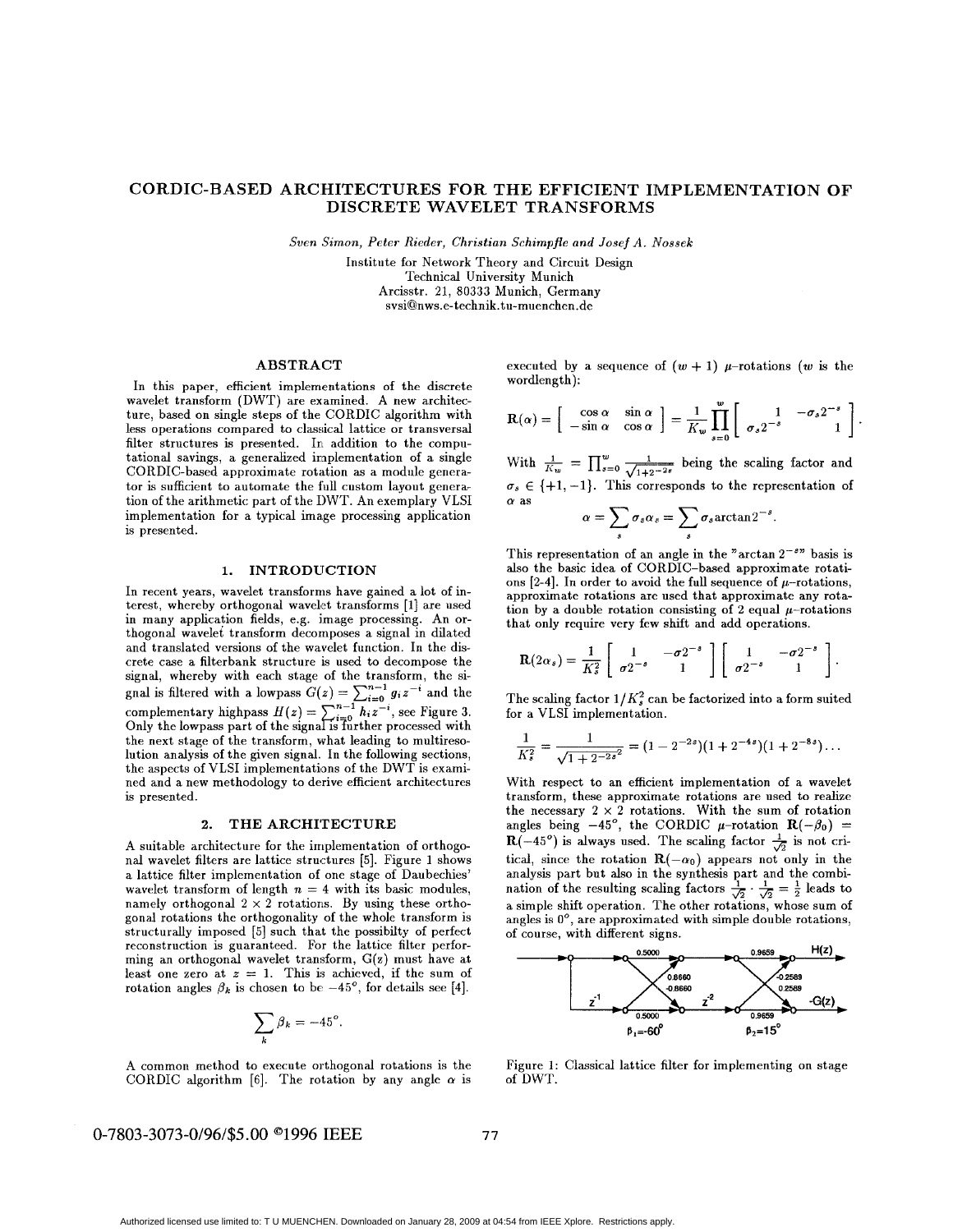

Figure **2:** CORDIC-based filter for implementing stage of DWT.

For the wavelet transform of length  $n = 4$  being used in this paper (see Figure 2), the CORDIC-based  $\mu$ -rotations lead to a suitable approximation of the exact wavelet transform by Daubechies  $(-\alpha_0 - \alpha_2 = -59.03 \approx -60^\circ = \beta_1$  and  $\alpha_2 = 14.03^\circ \approx 15^\circ = \beta_2$ , whereby only very few shift and add operations are necessary.

In order to classify the computational complexity of the proposed architecture, the number of adders of the two architectures given in Figure **1** and **2** and the transversal filter implementation **[13]** are compared with variable wordlength, see Table 1. For the last two implementations, the coefficients are assumed to be realized with canonical signed digit code (CSD). Thus, a minimum number of adders is used for each coefficient because zero bits of the coefficient need not be implemented. DownsampIiag is realized by a demultiplexer at the input of each stage **as** shown in Figure **3.** The scaling factor of the CORDIC based lattice structure (Figure **2)** is assumed to be implemented twice because otherwise due to downsampling this would be the bottleneck and reduce the speed of the design. The coefficients in Table 1 are implemented with a wordlength of w bit.

| word-<br>length w | CORDIC<br>Lattice | Classical<br>Lattice | Transversal<br>$_\mathrm{Filter}$ |
|-------------------|-------------------|----------------------|-----------------------------------|
|                   |                   |                      | 26                                |
|                   |                   |                      |                                   |
| ۱9                |                   | 26                   | 34                                |
|                   |                   | 28                   |                                   |
|                   |                   |                      |                                   |

Table 1: Computational complexity of the DWT: number of adders.

In the following, the VLSI implementation of a DWT **(3**  stages) for **a** typical image processing application is presented. The pixels of the considered images have a resolution of **8** bit. Due to finite wordlength effects, which are examined for CORDIC stages in [8,9], several additional digits are added at the least significant part of the word. We choose **4** digits for this purpose in our implementation. Also the coefficient wordlength has to be chosen separately for each architecture of Table 1 depending on the specified quality of the DWT (SNR).

To avoid overflow, the word has to be extended also at the most significant part. Table *2* gives the number and reason of additional digits for our implementation.

| Digits | MSB | 65B - | Keason                                  |
|--------|-----|-------|-----------------------------------------|
|        |     |       | Finite wordlength effects               |
|        |     |       | Energy compression, 3 stages            |
|        |     |       | Scaling factor $1/2$ for<br>45-rotation |

Table 2: Wordlength considerations.

Thus, we obtain a wordlength  $w$  of 16 bit and the number of 10 add operations for each stage of the DWT.

### **3. VLSI IMPLEMENTATION**

In this section, the implementation of a processing element and related aspects for the proposed architecture are presented. In  $[7,10]$ , the control flow of folded VLSI architectures is examined. Folding is used to improve hardware utilization of the filterbank because downsampling reduces the number of computations in each stage. In [10], Parhi and Nishitani compare two types of architectures, a word level folded architecture and a digit-serial architecture. If latency plays an important role the word level folded architecture should be preferred otherwise the digit-serial approach due to simpler and local interconnections. The filterbank with the digit-serial approach *is* shown in Figure **3.** The filter stages with few parallel digits need less area than a full parallel implementation. Taking these results concerning the control flow into account, we focus **our** examinations on the data path of the CORDIC-based implementation for both, the word level folded and digit-serial architecture.



Figure 3: Filterbank with a digit-serial approach with  $w/l$ parallel digits.

### **3.1. The Wordlevel Folded Architecture**

The wordlevel parallel implementation uses one stage of the filterbank for the data computed in **all** stages of the filterbank. Thus, a processing element with a high throughput rate is needed compared to an unfolded or digit-serial version. Usually, redundant number systems like carry save **or** a signed digit number representation (SDNR) are used to achieve a high throughput rate because the carry ripple propagation delay  $O(w)$  is reduced to one digit only  $O(1)$ . Unfortunately, the usage of e.g. carry save arithmetic requires twice the number of full adders and wires. Specifically for our architecture, the same throughput can be achieved with two's complement representation instead of redundant number implementations but with less area consumption, see Table **3.** The reason for this fact is that the used COR-DIC stages in our application have a small shift of  $s = 2$ which leads to an efficient register distribution **as** derived in the following paragraphs.

|      | Two's complement   Carry Save |  |
|------|-------------------------------|--|
|      |                               |  |
|      |                               |  |
| Area |                               |  |

Table **3:** Area consumption in full adder units per bit slice. (FA=full adder, Reg=Register,  $Area_{Reg} = Area_{FA}/3)$ 

If the signal flow graph SFG of Figure *2* **is** used **as** a floorplan, the routing channel to realize the lattice structure needs a relatively large area  $O(w)$ . This can be reduced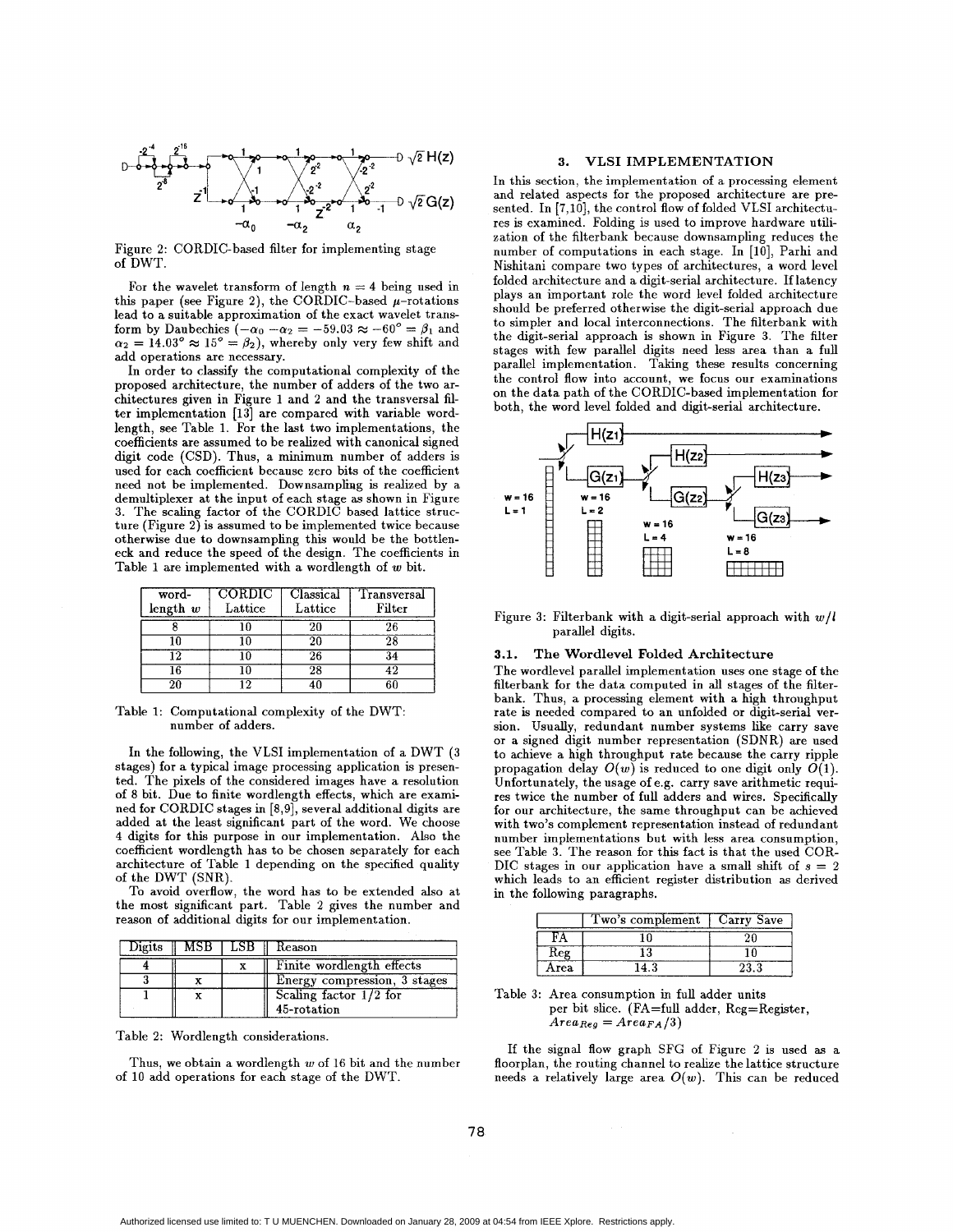drastically to  $O(s)$ , if we use the adders of each rotation in one row alternately in a modified floorplan. This modified floorplan for  $a = 2$  rotation on bit level with full adders *fa* and interconnections is given in Figure **4.** As shown in Figure **4** the SFG is suited for a bit slice architecture.

The shifter is implemented by local wire cells which are identical for each bit slice and which realize the global interconnections by abutment, as shown in Figure 5. The layout of the complete processing element (PE) for the wordlevel parallel implementation of one stage of the DWT is given in Figure **6.** 

To obtain the temporal local architecture with a propagation delay  $O(1)$ , each interconnection must at least contain one timing element, register or latch. These elements are added and moved form the boundaries to inner interconnections known **as** pipelining. In **[11,12],** methodologies to evaluate register or latch distributions from design goals are presented. Let  $w_p(i,j), w_e(i,j)$  be the number of latches of a path *p* or edge *e* form node *a* to **j.** The index e is omitted in the following. The following equations represent all possible directed paths for the upper part of the architecture.

$$
w_{p1}(in_i,out_j)=w(in_i,fa_i)+w(fa_i,fa_j)+w(fa_j,out_j)
$$

 $w_{p2}(in_i, out_k) = w(in_i, fa_{i-s}) + w(fa_{i-s}, fa_k) + w(fa_k, out_k)$ 

The symmetry  $w_{p1}(in_i, out_j) = w_{p2}(in_i, out_j)$  leads to the equation  $w(in_i, fa_i) = w(in_i, fa_i - s) + s$  and at least one latch should be at the output path such that  $w(fa_j, out_j) \geq 1$ . In order to choose the minimum number of latches, we obtain  $w(in_i,fa_i) = s+1$  and  $w(fa_j,out_j) = s+1$ 1. This leads to the distribution shown in Figure **4.** 

The value  $w_{p1}(in_i, out_j) - w_{p1}(in_{i-1}, out_j) = 1$  means that data of neigbouring digits have a skew of 1 clock cycle. These results can also be found applying the usual cut-set rules to the signal flow graph, but here a parameterized architecture with parameter **s** was analyzed. With regard to module generators evaluations based on equations are more useful than moving registers in SFGs by hand.

#### 3.2. The Digit-Serial Architecture

The digit serial approach divides the number of parallel digits by **2** after each demultiplexer, see Figure **3.** Thus, the implementation of each rotation depends not only on the parameter s but also on the dataformat. A module generator for a parameterized CORDIC  $\mu$ -rotation was developed such that the full custom layout of the arithmetic core of the whole filterbank structure can be generated. The Cadence Design Framework with Skill programming laguage was used for this generator.

The two's complement number representation was chosen again because with a wordlength of **16** bit we obtain only **8**  parallel digits for the first stage of the filterbank. Thus, the throughput is determined by the propagation delay of an 8 bit carry ripple adder (in our technology: 5.2ns). Figure 7 shows the result of a generated layout for a shift 2 rotation.

#### **4. CONCLUSION**

In this paper, a novel architecture for the discrete wavelet transfrom (DWT) is presented. The proposed architecture, based on single stages of the CORDIC algorithm, reduces hardware complexity compared to classical lattice or trans**versal filter structures. As this** reduction depends on the specific problem, a classical image processing application was chosen for comparison for which the the hardware complexity was reduced by a factor of 2 to **4.** 

The fact that CORDIC rotations are the basic element of the architecture, enables to automate the layout generation of an arbitrary lattice filter by a module generator for a single parameterized CORDIC stage. This module generator and a word parallel, bit slice architecture with localized shift wire cells have been implemented. The presented methodology cannot only be applied to filterbanks specified for the DWT but to classical lattice filter architectures in general. Future research will focus on how to generalize this methodology for DSP synthesis.

### **REFERENCES**

- [l] I. Daubechies. *Ten Lectures on Wavelets.* SIAM, **92.**
- **121** J. Gotze and G. J. Hekstra. Adaptive Approximate Rotations for Computing the EVD. In M. Moonen and F. Cathoor, editors, *Algorithms and Parallel* VLSI *Architectures.* Elsevier Science Publishers, **1994.**
- **[3]** J. Gotze, S. Paul, and M. Sauer. An Efficient Jacobilike Algorithm for Parallel Eigenvalue Computation. IEEE *Trans. on Computers,* **42(9):1058-1065, 9 1993.**
- [4] P. Rieder, K. Gerganoff, J. Götze, and J.A. Nossek. Parameterization and Implementation of Orthogonal Wavelet Transforms. *submitted to IEEE ICASSP 96,*  Atlanta.
- **[5]** P.P. Vaidyanathan and P. Hoang. Lattice Structures for Optimal Design and Robust Implementation of Two-Channel Perfect-Reconstruction QMF Banks. *IEEE Trans. on ASSP,* **36(1),** January **1988.**
- **[6]** J.E. Volder. The CORDIC trigonometric computing technique. IRE *Trans. Electr.* **Comput.,EC-8:330- 334,59.**
- **[7]** G. Knowles. VLSI Architecture for the Discrete Wavelet Transform. *Electronic Letters,* **26(15), 19** July **1990,**  pp. **1184-1185.**
- **[8]** Y.H. **Hu.** The Quantization Effects of the CORDIC Algorithm, *IEEE Trans.* **on** *Signal Processing,* Vol. *40,*  NO. **4,** April **1992,** pp. **834-844.**
- **[9]** S. Paul, J. Gotze, M. Sauer. Error Analysis of CORDIC-based Jacobi Algorithms, *fEEE Trans. on Computers,* Vol. **44,** NOT, July **1995,** pp. **947-951**
- **[IO]** K. K. Parhi and T. Nishitani, Folded VLSI Architectures for Discrete Wavelet Transform, *ISCAS 1993,* pp. **1734-1737.**
- [11] S.Simon, E. Bernard, M. Sauer and J.A. Nossek, A New Retiming Algorithm for Circuit Design, *ISCAS 1994,* pp. **4.35-4.37.**
- **[la]** S.Simon, **J.** Hofner and J.A. Nossek, Retiming of Circuits Containing Multiplexers, ISCAS *1995,* pp. **1736- 1739.**
- **[13]** A.S. Lewis and G. Knowles, Image Compression Using the 2-D Wavelet Transform, IEEE *Trans. on Image Processing,* Vol 1, No 2, April **1992,** pp. **244-250.**